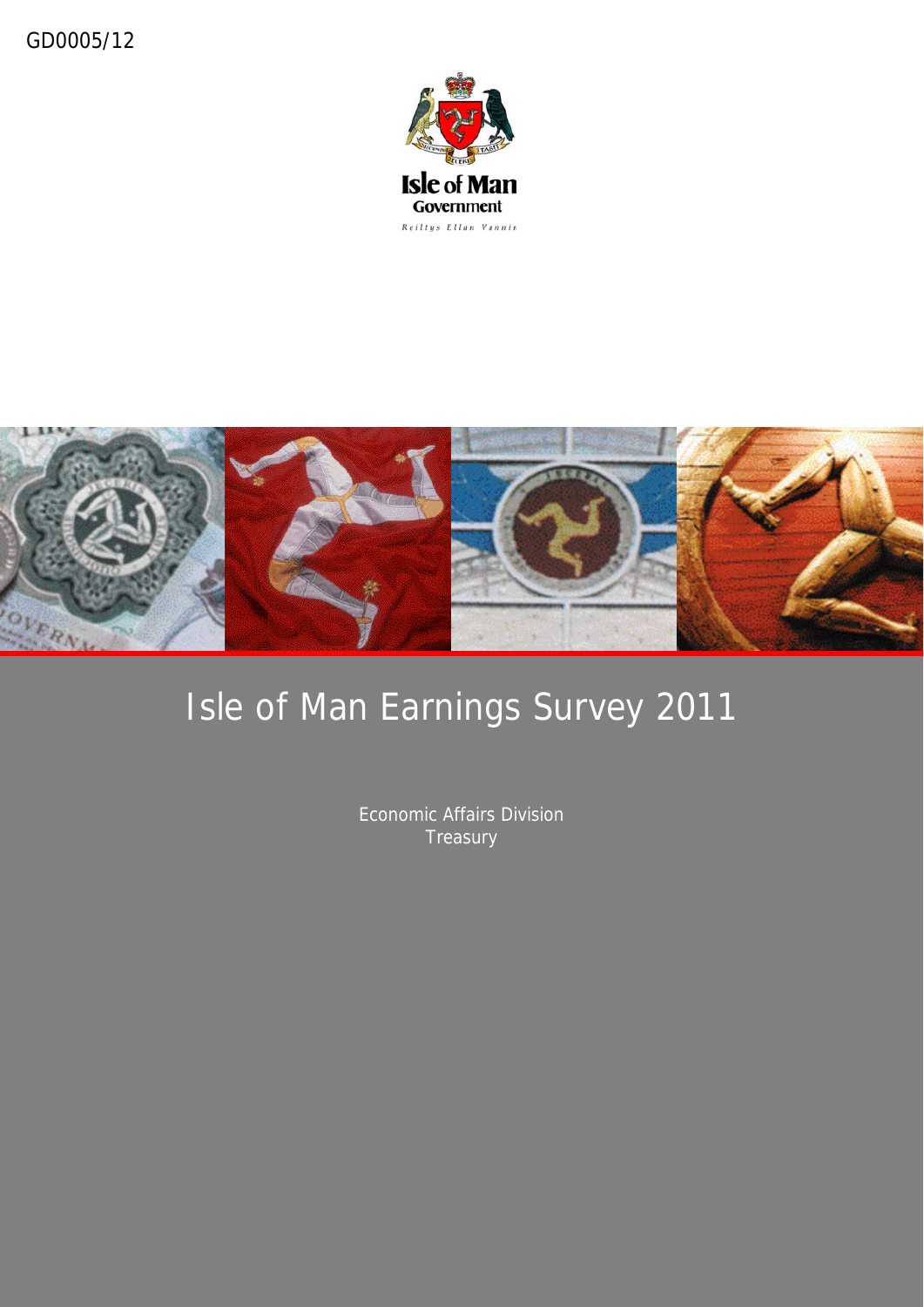### **ISLE OF MAN EARNINGS SURVEY 2011**

### **SUMMARY OF RESULTS**

- \* In June 2011 the average gross weekly pay of full-time employees was £601.15 (Table One);
- \* Median gross weekly pay of full-time employees was £497.81 (Table One);
- \* Average earnings increased by 1.8% between June 2010 and June 2011 (Table Four);
- \* Full-time employees worked an average of 37.8 hours per week, including one hour of overtime (Table Two);
- \* Overtime, incentive pay and shift premia made up 4.9% of employees' gross weekly earnings (Table One);
- \* Average earnings in the Isle of Man were 0.7% below average earnings in the United Kingdom (Table Five);
- \* Average gross hourly earnings including overtime were £16.18 (Table Two);

### **THE SAMPLE**

A sample of employees was drawn at random from income tax records and a questionnaire was sent to the last known employer of each of the selected employees. The questionnaire requested details of the employee's sex, year of birth, occupation, industry, length of service, basic weekly hours, overtime hours and gross earnings. Gross earnings were split into basic pay, overtime pay, incentive payments and shift and other payments. Questions were included to determine whether either earnings had been affected by absence or the employee was paid on adult rates. The information requested related to the pay period including 7th June, 2010.

Employers were required to submit returns under the Statistics Act 1999. A summary of the response is given in Table Eleven.

### **FURTHER INFORMATION**

Unpublished data may be supplied on request. Enquiries should be addressed to the Economic Affairs Division.

Z. Miah, Economic Affairs Division, Treasury, Illiam Dhone House, 2 Circular Road, Douglas, Isle of Man, IM1 1PQ

Tel: (01624) 685758 Fax: (01624) 685747 Email: zahed.miah@gov.im

February 2011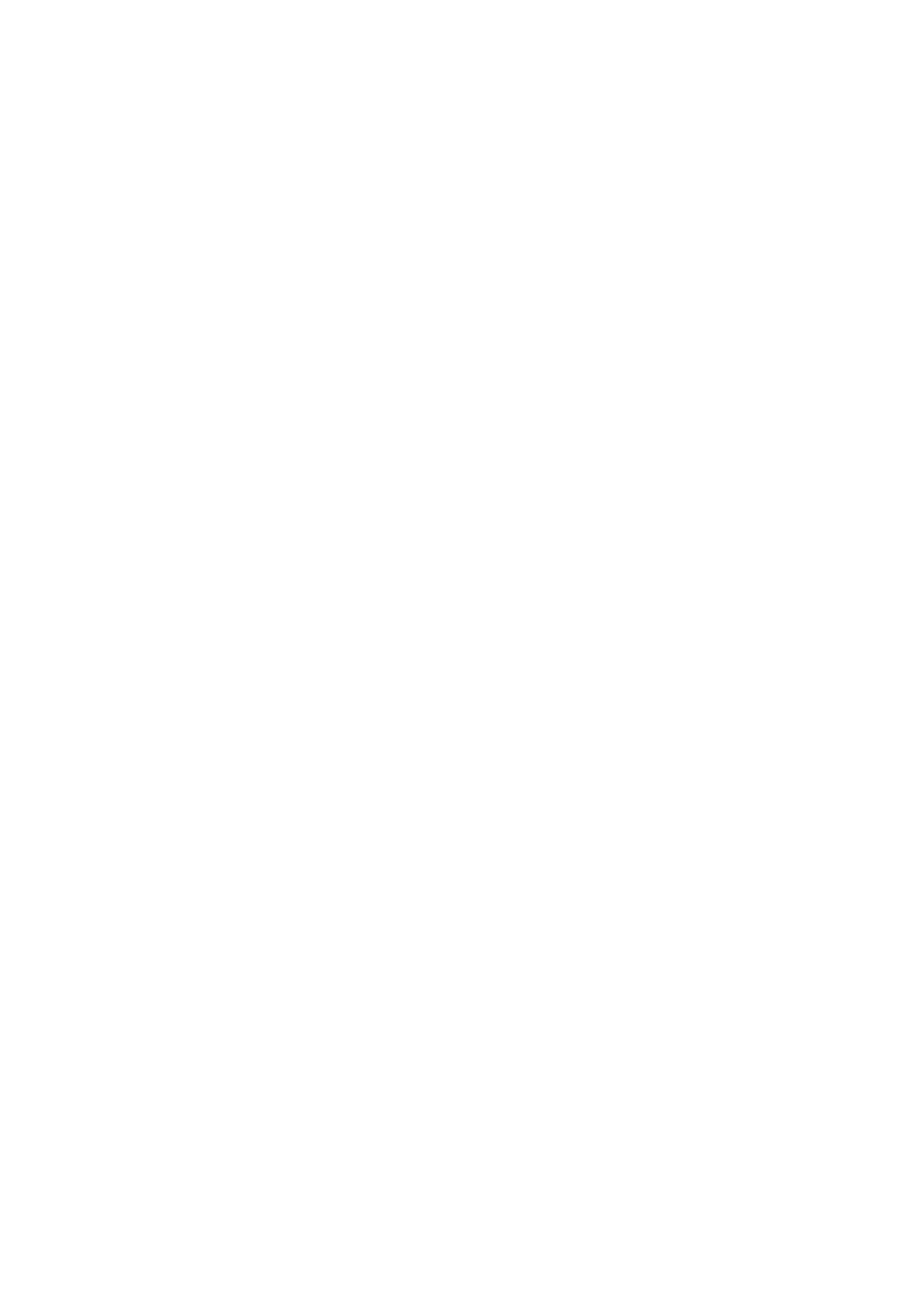### **CONTENTS**

### **PAGE**

| <b>TABLE ONE</b> – Average Earnings and Earnings Distribution            | 1              |
|--------------------------------------------------------------------------|----------------|
| <b>TABLE TWO</b> – Average Earnings and Hours Worked                     | 3              |
| TABLE THREE - Average Earnings and Standard Errors                       | 4              |
| <b>TABLE FOUR</b> – Average and Median Earnings                          | 5              |
| <b>TABLE FIVE - IOM and UK Average Earnings</b>                          | 6              |
| <b>TABLE SIX</b> – IOM and UK Median Earnings                            | $\overline{7}$ |
| <b>TABLE SEVEN</b> – Hours of Work by Sector                             | 8              |
| <b>TABLE EIGHT</b> – Private and Public Sector Earnings and Hours Worked | 9              |
| <b>TABLE NINE</b> - Average Hourly Earnings (Includes Overtime)          | 10             |
| <b>TABLE TEN</b> - Average Hourly Earnings (Excludes Overtime)           | 11             |
| <b>TABLE ELEVEN</b> - Response Rates                                     | 12             |
| DEFINITIONS, ABBREVIATION AND FOOTNOTE                                   | 13             |
|                                                                          |                |

**CHART ONE** – Distribution of Earnings 2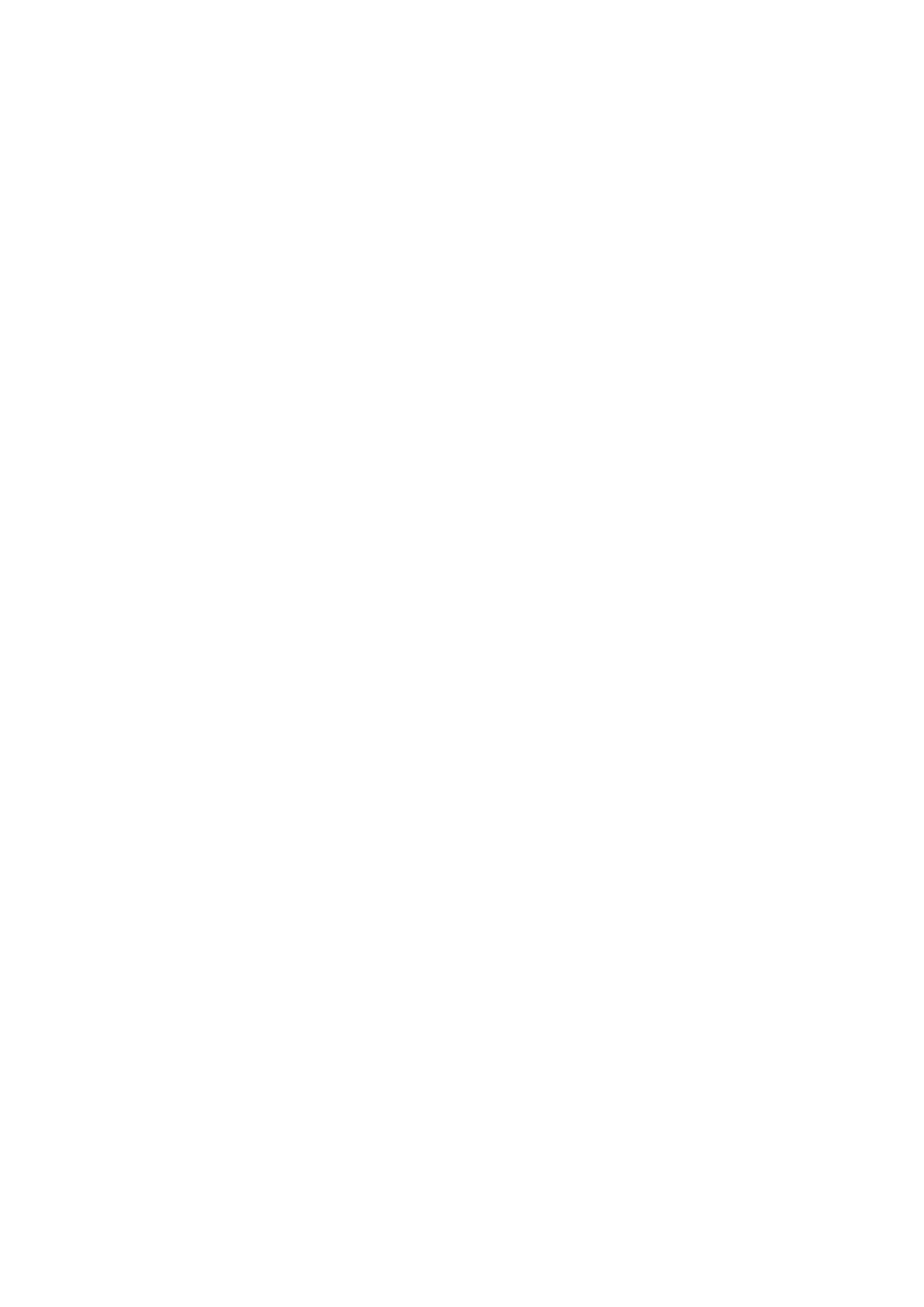### **Table One - Average Earnings and Earnings Distribution**

 $\rightarrow$ 

### **FULL-TIME EMPLOYEES ON ADULT RATES**

 **whose pay for the survey period was not affected by absence, June 2011**

|                                                |        | <b>Males</b> | <b>Females</b> |        |            | <b>Males and Females</b> |        |            |        |  |
|------------------------------------------------|--------|--------------|----------------|--------|------------|--------------------------|--------|------------|--------|--|
|                                                | Manual | Non-manual   | All            | Manual | Non-manual | All                      | Manual | Non-manual | All    |  |
| Number in sample                               | 193    | 267          | 460            | 40     | 292        | 332                      | 233    | 559        | 792    |  |
| Average gross weekly earnings (£)<br>of which: | 484.85 | 744.13       | 635.11         | 368.68 | 575.46     | 550.39                   | 464.90 | 657.94     | 601.15 |  |
| Overtime payments (£)                          | 33.65  | 8.95         | 19.34          | 9.48   | 6.50       | 6.86                     | 29.50  | 7.63       | 14.06  |  |
| PBR etc payments (£)                           | 4.04   | 8.49         | 6.62           | 0.66   | 6.14       | 5.48                     | 3.46   | 7.36       | 6.22   |  |
| Shift etc premium payments (£)                 | 7.61   | 8.48         | 8.12           | 23.41  | 10.05      | 11.67                    | 10.32  | 9.25       | 9.56   |  |
| As percentage of average gross earnings        |        |              |                |        |            |                          |        |            |        |  |
| Overtime payments                              | 6.9%   | 1.2%         | 3.0%           | 2.6%   | 1.1%       | 1.2%                     | 6.3%   | 1.2%       | 2.3%   |  |
| PBR etc payments                               | 0.8%   | 1.1%         | 1.0%           | 0.2%   | 1.1%       | 1.0%                     | 0.7%   | 1.1%       | 1.0%   |  |
| Shift etc premium payments                     | 1.6%   | 1.1%         | 1.3%           | 6.4%   | 1.7%       | 2.1%                     | 2.2%   | 1.4%       | 1.6%   |  |
| Distribution of gross weekly earnings          |        |              |                |        |            |                          |        |            |        |  |
| 10 per cent earned less than (£)               | 295.67 | 363.70       | 326.89         | 210.00 | 317.77     | 300.00                   | 280.00 | 326.89     | 308.89 |  |
| 25 per cent earned less than (£)               | 365.00 | 442.31       | 407.40         | 262.50 | 397.18     | 374.82                   | 350.45 | 423.13     | 396.16 |  |
| 50 per cent earned less than (£)               | 451.44 | 618.00       | 525.00         | 331.50 | 493.06     | 480.58                   | 430.68 | 538.46     | 497.81 |  |
| 25 per cent earned more than (£)               | 560.86 | 875.94       | 735.82         | 423.82 | 678.75     | 653.85                   | 542.87 | 776.18     | 694.04 |  |
| 10 per cent earned more than $(E)$             | 661.50 | 1346.16      | 1020.00        | 497.81 | 878.18     | 865.39                   | 652.07 | 1051.57    | 932.70 |  |
| Percentage earning less than £200              | 1.6    | 0.0          | 0.7            | 2.5    | 0.7        | 0.9                      | 1.7    | 0.4        | 0.8    |  |
| £220                                           | 2.1    | 0.0          | 0.9            | 10.0   | 0.7        | 1.8                      | 3.4    | 0.4        | 1.3    |  |
| £250                                           | 3.6    | 0.4          | 1.7            | 17.5   | 2.4        | 4.2                      | 6.0    | 1.4        | 2.8    |  |
| £300                                           | 11.9   | 4.1          | 7.4            | 37.5   | 6.5        | 10.2                     | 16.3   | 5.4        | 8.6    |  |
| £350                                           | 18.7   | 9.0          | 13.0           | 52.5   | 15.8       | 20.2                     | 24.5   | 12.5       | 16.0   |  |
| £400                                           | 34.2   | 14.2         | 22.6           | 65.0   | 26.0       | 30.7                     | 39.5   | 20.4       | 26.0   |  |
| £450                                           | 49.2   | 27.0         | 36.3           | 77.5   | 37.0       | 41.9                     | 54.1   | 32.2       | 38.6   |  |
| £500                                           | 62.2   | 36.0         | 47.0           | 90.0   | 51.4       | 56.0                     | 67.0   | 44.0       | 50.8   |  |
| £600                                           | 82.9   | 46.8         | 62.0           | 95.0   | 67.5       | 70.8                     | 85.0   | 57.6       | 65.7   |  |
| £700                                           | 90.7   | 58.8         | 72.2           | 95.0   | 77.1       | 79.2                     | 91.4   | 68.3       | 75.1   |  |
| £800                                           | 93.8   | 69.7         | 79.8           | 97.5   | 83.6       | 85.2                     | 94.4   | 76.9       | 82.1   |  |
| £900                                           | 97.9   | 78.3         | 86.5           | 97.5   | 91.4       | 92.2                     | 97.9   | 85.2       | 88.9   |  |
| £1,000                                         | 97.9   | 82.8         | 89.1           | 100.0  | 93.8       | 94.6                     | 98.3   | 88.6       | 91.4   |  |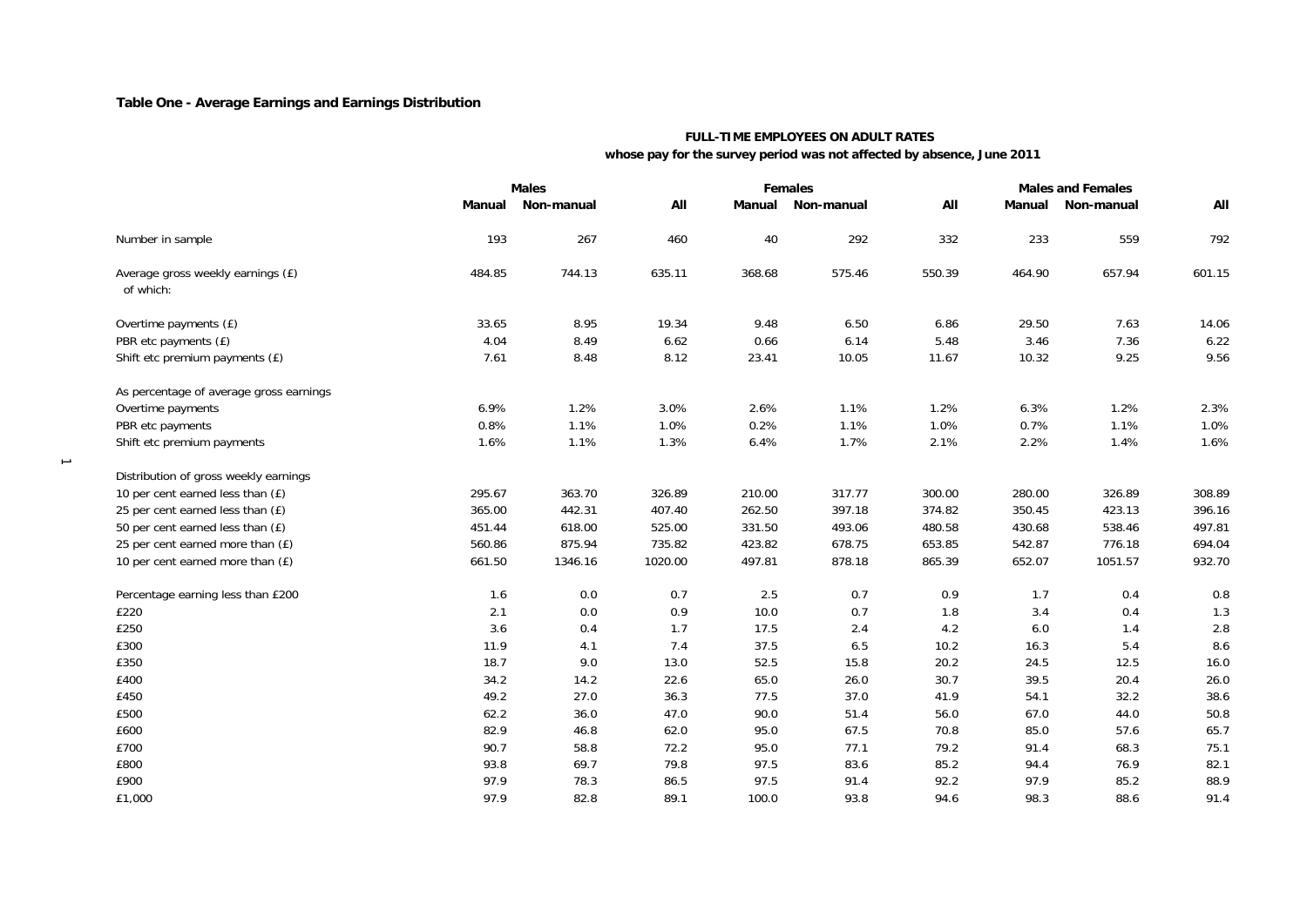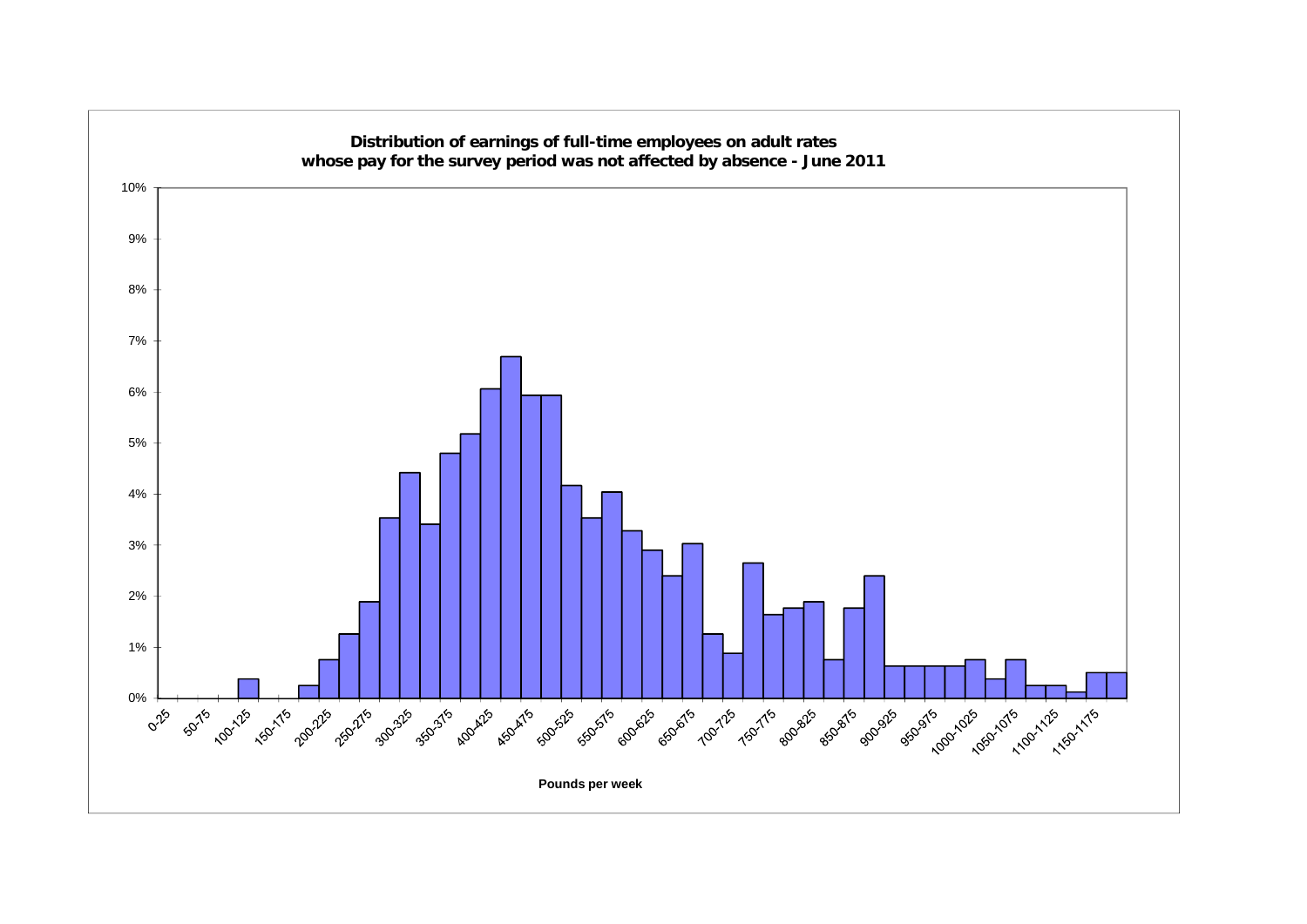### **Table Two - Average Earnings of Hours Worked**

### **FULL-TIME EMPLOYEES ON ADULT RATES whose pay for the survey period was not affected by absence and for whom basic hours of work were reported, June 2011**

|        |                               | <b>Males</b><br><b>Manual Non-manual</b> |      | All  | <b>Females</b><br><b>Manual Non-manual</b> |      | All  | <b>Males and Females</b><br><b>Manual Non-manual</b> |      | All  |
|--------|-------------------------------|------------------------------------------|------|------|--------------------------------------------|------|------|------------------------------------------------------|------|------|
|        | Number in sample              | 193                                      | 267  | 460  | 40                                         | 292  | 332  | 233                                                  | 559  | 792  |
|        | Average gross hourly earnings |                                          |      |      |                                            |      |      |                                                      |      |      |
|        | Including overtime pay        |                                          |      |      |                                            |      |      |                                                      |      |      |
|        | and overtime hours (pence)    | 1167                                     | 1998 | 1652 | 989                                        | 1637 | 1561 | 1136                                                 | 1812 | 1618 |
|        | Excluding overtime pay        |                                          |      |      |                                            |      |      |                                                      |      |      |
| $\sim$ | and overtime hours (pence)    | 1126                                     | 1958 | 1612 | 916                                        | 1589 | 1511 | 1090                                                 | 1768 | 1573 |
|        | <b>Hours worked</b>           |                                          |      |      |                                            |      |      |                                                      |      |      |
|        | Average basic hours           | 38.9                                     | 36.7 | 37.6 | 36.8                                       | 35.6 | 35.7 | 38.5                                                 | 36.1 | 36.8 |
|        | Average overtime hours        | 2.6                                      | 0.5  | 1.4  | 0.7                                        | 0.4  | 0.5  | 2.3                                                  | 0.5  | 1.0  |
|        | Average hours                 | 41.5                                     | 37.2 | 39.0 | 37.5                                       | 36.0 | 36.2 | 40.9                                                 | 36.6 | 37.8 |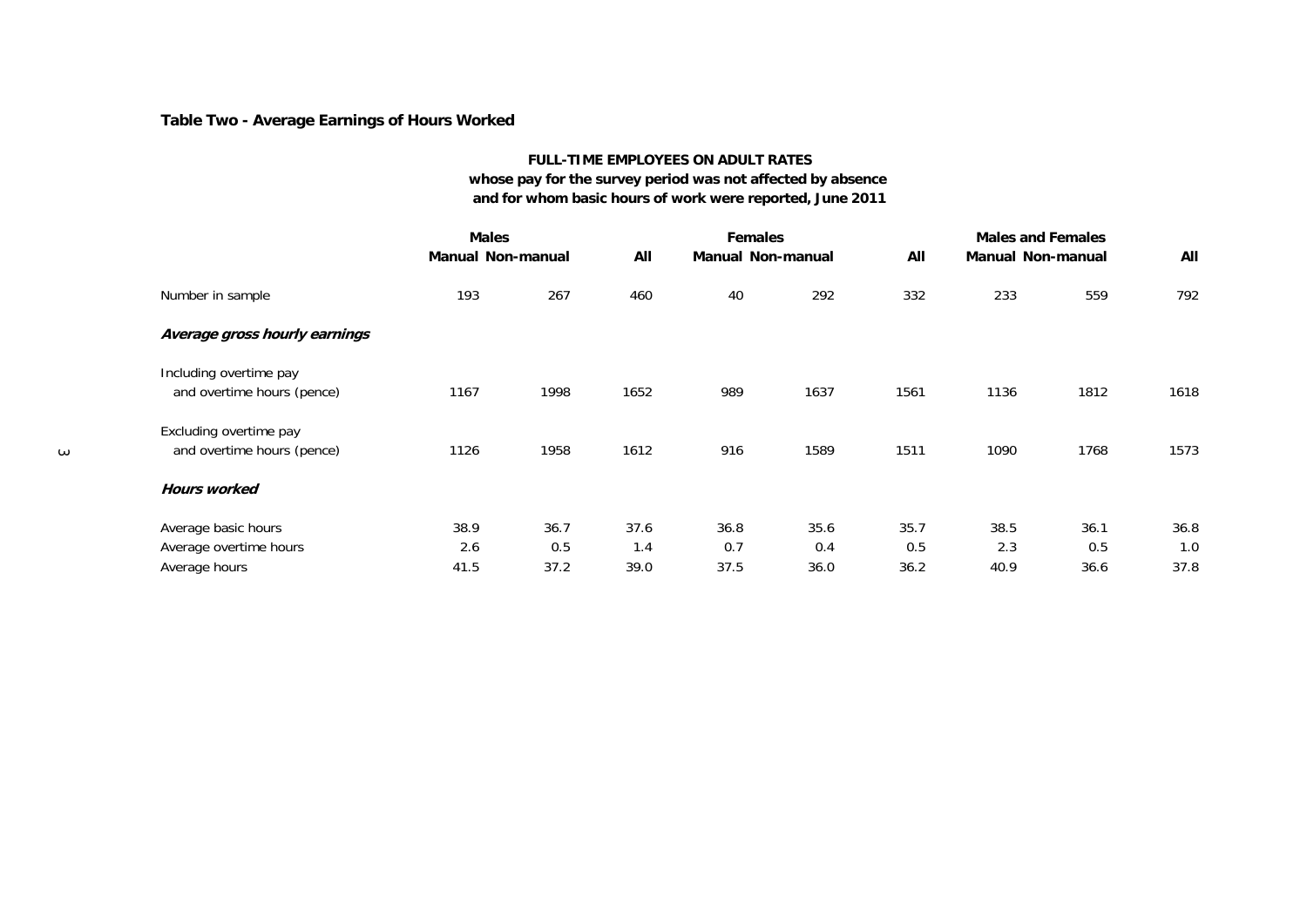### **Table Three - Average Earnings and Standard Errors**

### **STANDARD ERRORS OF AVERAGE WEEKLY EARNINGS OF FULL-TIME EMPLOYEES ON ADULT RATES**

 **whose pay for the survey period was not affected by absence, June 2011**

|                          |        | Average(£) Number is sample | <b>Standard</b><br>error $(\%)$ |
|--------------------------|--------|-----------------------------|---------------------------------|
| <b>Males</b>             |        |                             |                                 |
| Manual                   | 484.85 | 193                         | 2.7%                            |
| Non-manual               | 744.13 | 267                         | 4.0%                            |
| All                      | 635.11 | 460                         | 3.0%                            |
| <b>Females</b>           |        |                             |                                 |
| Manual                   | 368.68 | 40                          | 6.5%                            |
| Non-manual               | 575.46 | 292                         | 3.1%                            |
| All                      | 550.39 | 332                         | 3.0%                            |
| <b>Males and Females</b> |        |                             |                                 |
| Manual                   | 464.90 | 233                         | 2.6%                            |
| Non-manual               | 657.94 | 559                         | 2.6%                            |
| All                      | 601.15 | 792                         | 2.2%                            |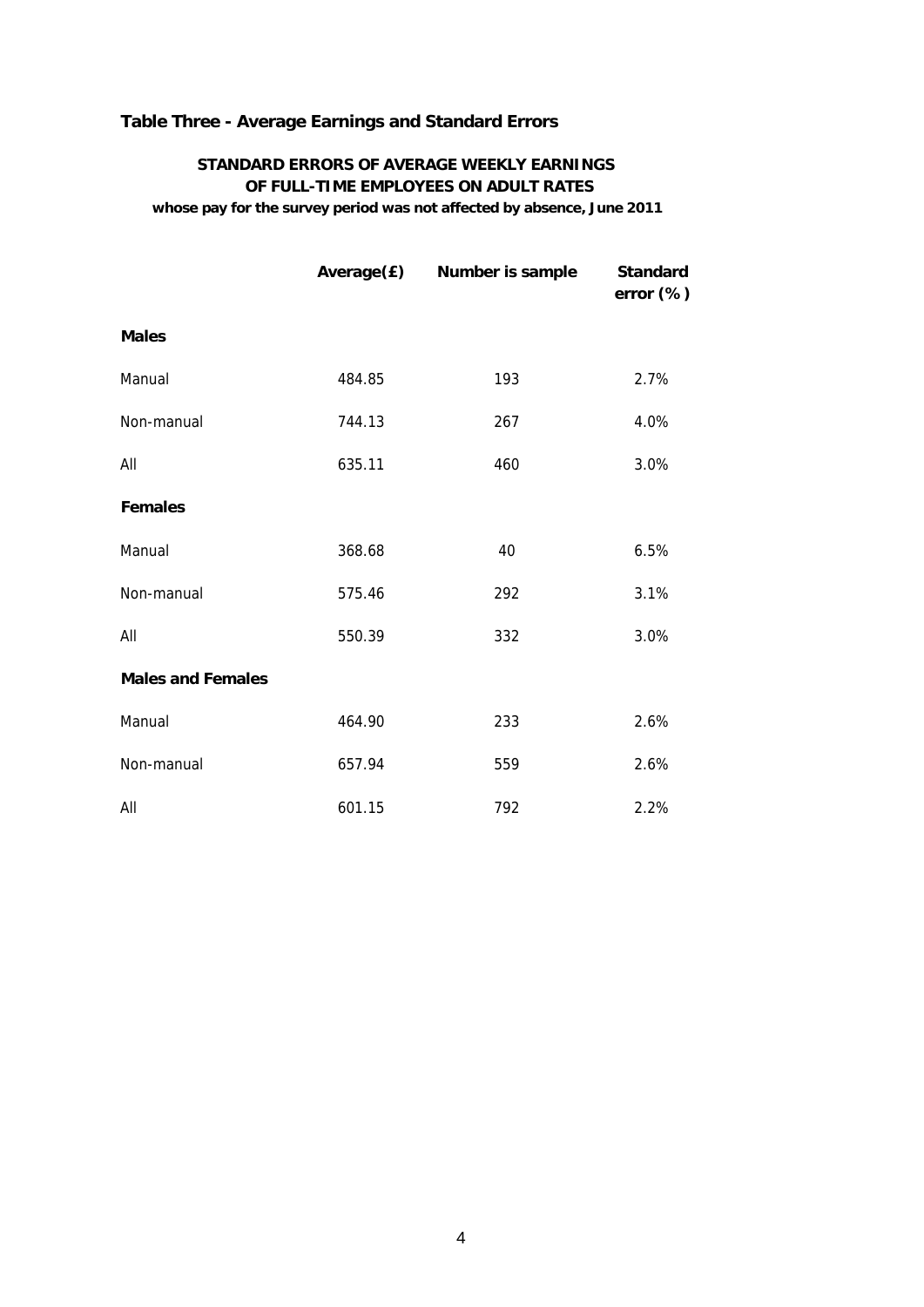### **Table Four - Average and Median Earnings**

### **whose pay for the survey period was not affected by absence 2010 and 2011 COMPARISON OF MEDIAN AND AVERAGE WEEKLY EARNINGS OF FULL-TIME EMPLOYEES ON ADULT RATES**

|                          | Median (£) |      |          | Average (£) |      |          |
|--------------------------|------------|------|----------|-------------|------|----------|
| <b>Males</b>             | 2010       | 2011 | % change | 2010        | 2011 | % change |
| Manual                   | 428        | 451  | 5.4      | 459         | 485  | 5.6      |
| Non-manual               | 605        | 618  | 2.1      | 758         | 744  | $-1.9$   |
| All                      | 508        | 525  | 3.3      | 636         | 635  | $-0.1$   |
| <b>Females</b>           |            |      |          |             |      |          |
| Manual                   | 338        | 332  | $-1.9$   | 414         | 369  | $-11.0$  |
| Non-manual               | 494        | 493  | $-0.2$   | 564         | 575  | 2.0      |
| All                      | 473        | 481  | 1.6      | 539         | 550  | 2.1      |
| <b>Males and females</b> |            |      |          |             |      |          |
| Manual                   | 407        | 431  | $5.8\,$  | 447         | 465  | 3.9      |
| Non-manual               | 548        | 538  | $-1.8$   | 651         | 658  | $1.0\,$  |
| All                      | 493        | 498  | $1.0$    | 591         | 601  | $1.8\,$  |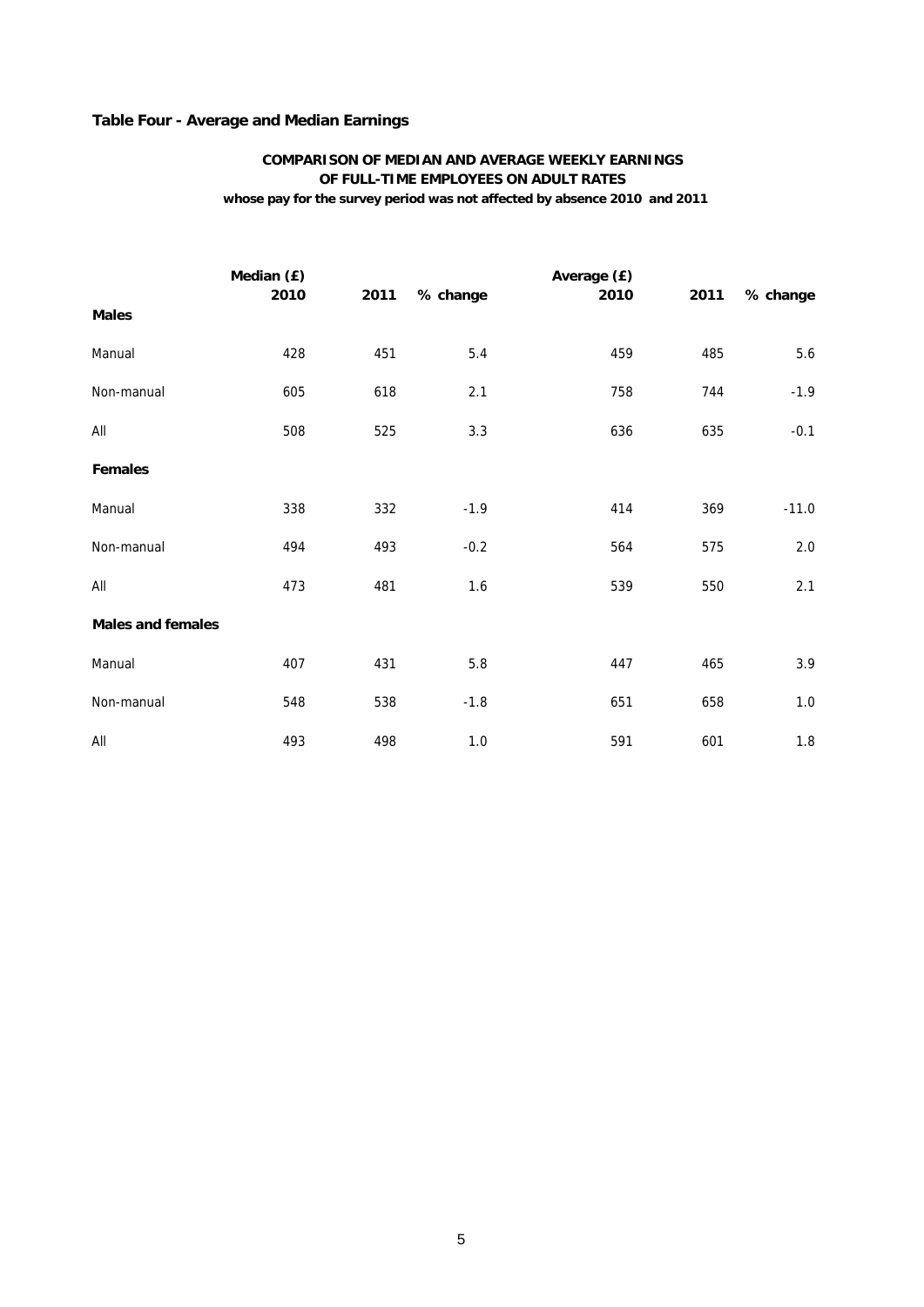### **Table Five - IOM and UK Average Earnings**

### **COMPARISON OF AVERAGE WEEKLY EARNINGS IN THE ISLE OF MAN AND UNITED KINGDOM OF FULL-TIME EMPLOYEES ON ADULT RATES whose pay for the survey period was not affected by absence 2011**

|                          | <b>Isle of Man</b><br>June | <b>United Kingdom</b><br>April | <b>IOM earnings as</b><br>percentage of<br>UK earnings |
|--------------------------|----------------------------|--------------------------------|--------------------------------------------------------|
| <b>Males</b>             | 635.11                     | 659.3                          | 96.3                                                   |
| <b>Females</b>           | 550.39                     | 521.8                          | 105.5                                                  |
| <b>Males and females</b> | 601.15                     | 605.5                          | 99.3                                                   |

### **UK Source:- Annual Survey of Hours and Earnings (ASHE)**

Crown copyright material is reproduced with the permission of the Controller of HMSO and the Queen's Printer for Scotland.

**Note:-** United Kingdom data may be subject to revision.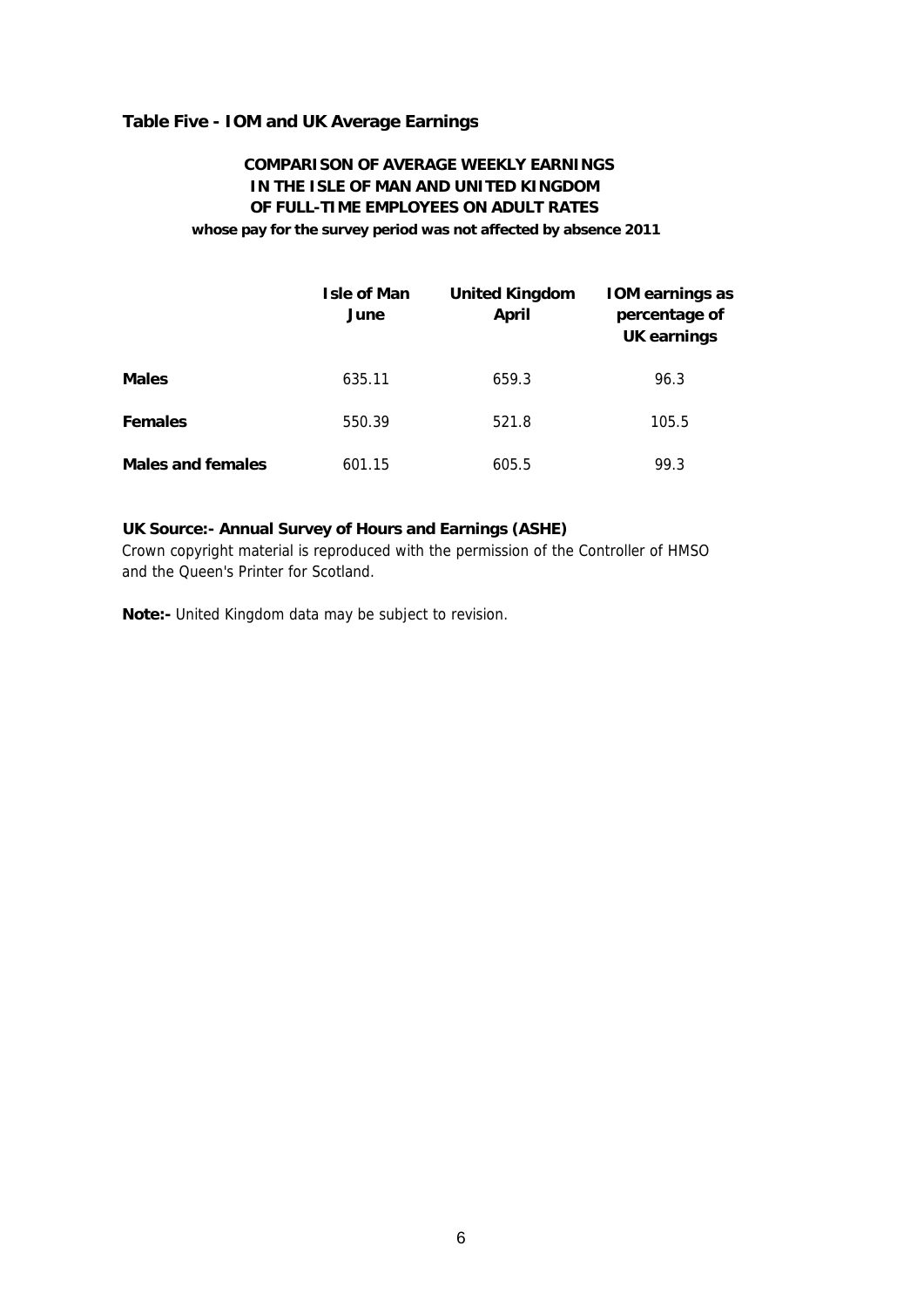### **Table Six - IOM and UK Median Earnings**

### **COMPARISON OF MEDIAN WEEKLY EARNINGS IN THE ISLE OF MAN AND UNITED KINGDOM OF FULL-TIME EMPLOYEES ON ADULT RATES whose pay for the survey period was not affected by absence 2011**

|                          | <b>Isle of Man</b><br>June | <b>United Kingdom</b><br><b>April</b> | <b>IOM earnings as</b><br>percentage of<br><b>UK earnings</b> |
|--------------------------|----------------------------|---------------------------------------|---------------------------------------------------------------|
| <b>Males</b>             | 525.00                     | 538.5                                 | 97.5                                                          |
| <b>Females</b>           | 480.58                     | 445.1                                 | 108.0                                                         |
| <b>Males and females</b> | 497.81                     | 500.7                                 | 99.4                                                          |

### **UK Source:- Annual Survey of Hours and Earnings (ASHE)**

Crown copyright material is reproduced with the permission of the Controller of HMSO and the Queen's Printer for Scotland.

**Note:-** United Kingdom data may be subject to revision.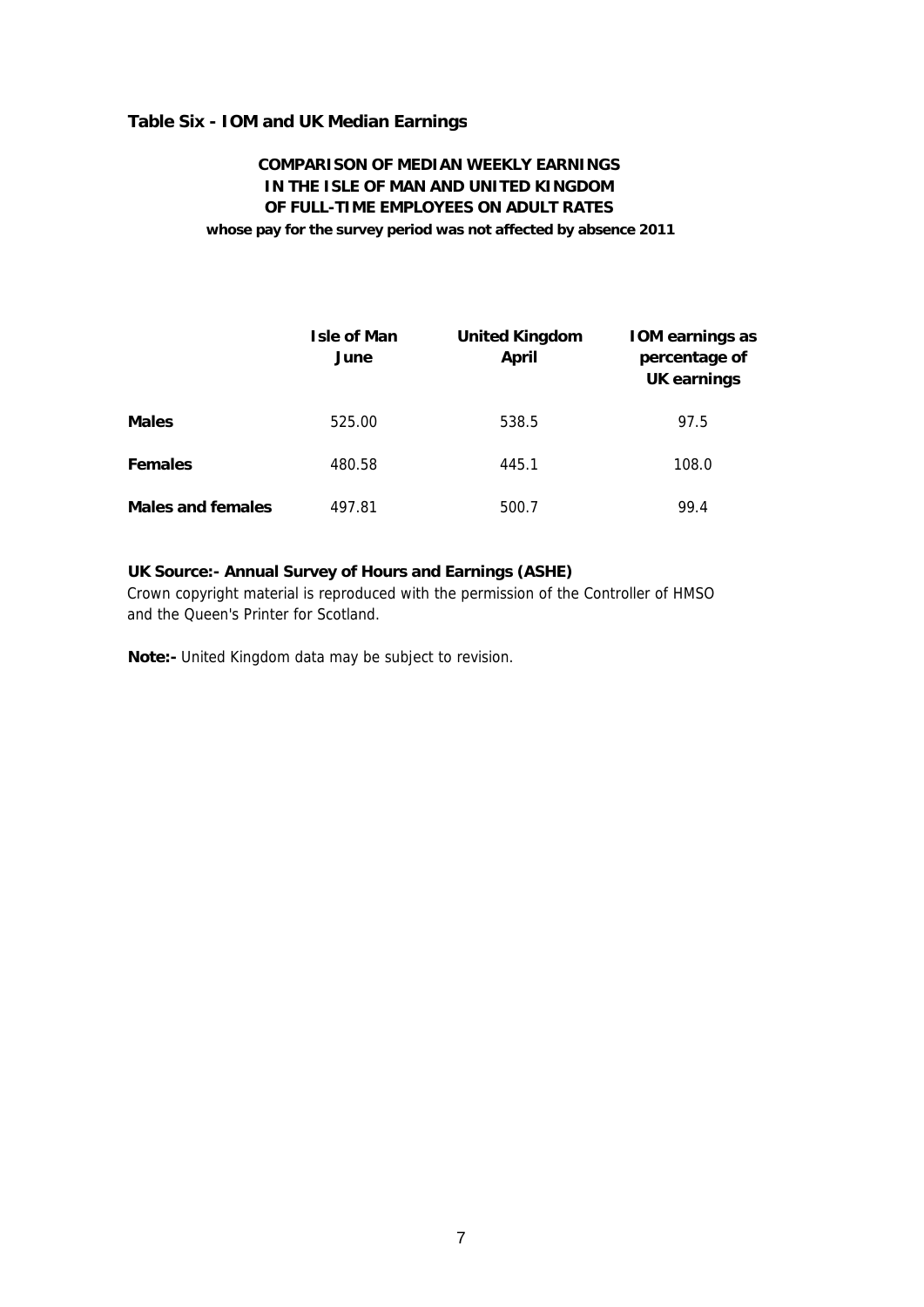**Table Seven - Hours of Work by Sector**

### **WEEKLY HOURS AND HOURS OF WORK BY BRANCH OF ECONOMIC ACTIVITY - JUNE 2011**

|          |                                             |                          | Average weekly earnings (£) | Average weekly hours |                          |                          |     |
|----------|---------------------------------------------|--------------------------|-----------------------------|----------------------|--------------------------|--------------------------|-----|
|          |                                             | <b>Males</b>             | <b>Females</b>              | All                  | <b>Males</b>             | <b>Females</b>           | All |
|          | Agriculture, Forestry and Fishing           | $\overline{\phantom{a}}$ | $\overline{\phantom{a}}$    |                      | $\overline{\phantom{a}}$ | $\overline{\phantom{a}}$ |     |
|          | Manufacturing                               | 573                      | 355                         | 522                  | 40                       | 38                       | 39  |
|          | Construction                                | 481                      | 606                         | 488                  | 41                       | 37                       | 41  |
|          | <b>Transport and Communication</b>          | 649                      | 541                         | 632                  | 41                       | 39                       | 41  |
|          | Electricity, Gas and Water                  | 612                      | 519                         | 593                  | 40                       | 37                       | 40  |
|          | Distributive Trades, Restaurants and Hotels | 477                      | 347                         | 426                  | 41                       | 38                       | 40  |
| $\infty$ | Financing, Insurance and Business Services  | 759                      | 585                         | 669                  | 37                       | 36                       | 36  |
|          | Community, Social and Personal Services     | 659                      | 607                         | 631                  | 39                       | 35                       | 37  |
|          | Whole economy                               | 602                      | 601                         | 602                  | 39                       | 38                       | 38  |

**Notes:-** (1) The table includes full-time employees on adult rates of pay whose earnings were not affected by absence and for whom basic hours of work were recorded.

(2) United Nations ISIC Rev. 3 has been used to classify economic activity.

The sample from the Agriculture, Forestry and Fishing is too small to provide a meaningful analysis.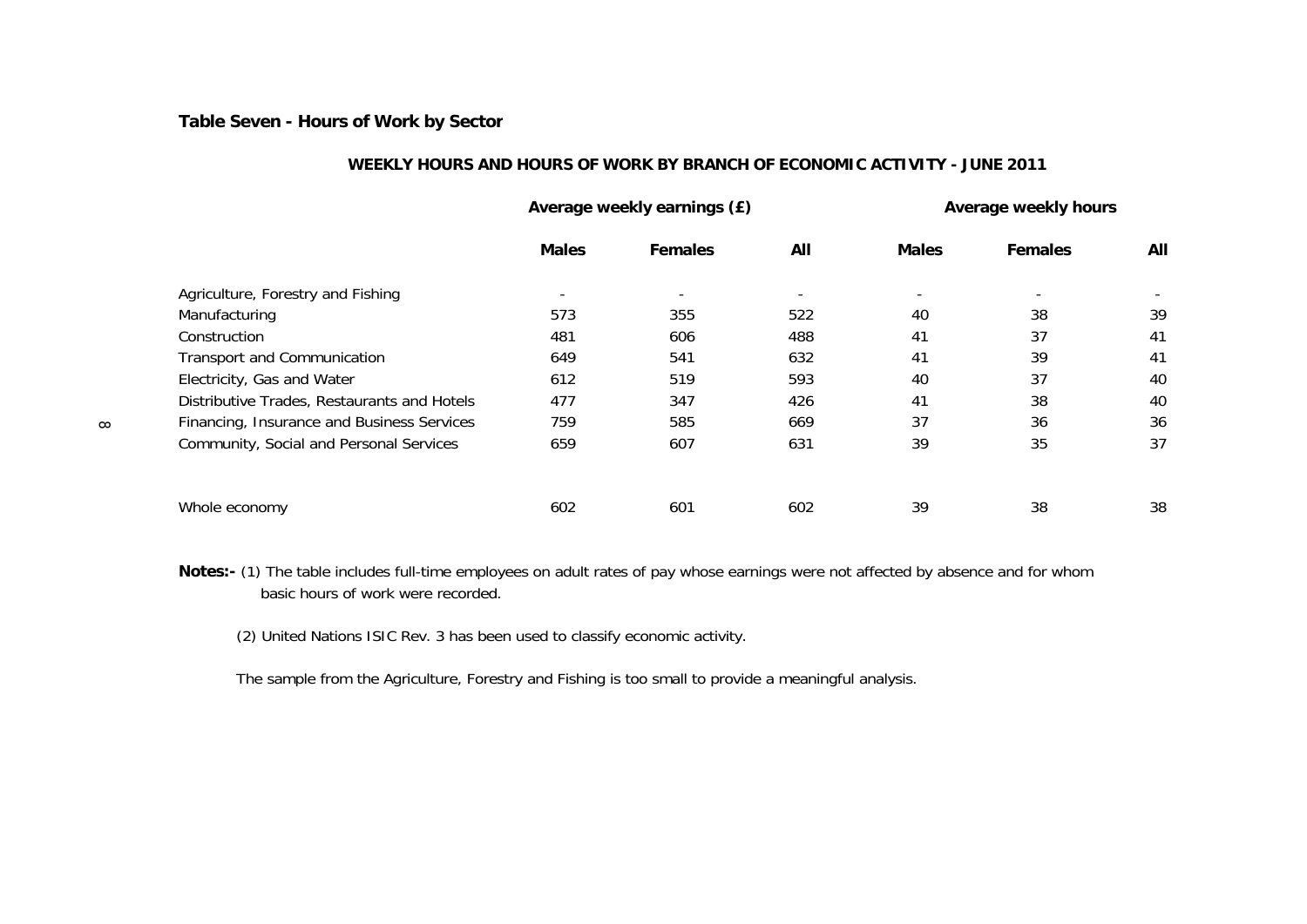### **Table Eight - Private and Public Sector Earnings and Hours Worked**

### **PRIVATE AND PUBLIC SECTOR COMPARISON - JUNE 2011**

|                               |                | Average weekly earnings (£) |     | Average weekly hours |               |     |  |  |
|-------------------------------|----------------|-----------------------------|-----|----------------------|---------------|-----|--|--|
|                               | <b>Private</b> | <b>Public</b>               | All | Private              | <b>Public</b> | All |  |  |
|                               |                |                             |     |                      |               |     |  |  |
| Males, manual                 | 450            | 557                         | 482 | 41                   | 42            | 42  |  |  |
| Males, non-manual             | 726            | 799                         | 743 | 37                   | 37            | 37  |  |  |
| All males                     | 617            | 683                         | 634 | 39                   | 39            | 39  |  |  |
| Females, manual               | 317            | 505                         | 371 | 38                   | 37            | 38  |  |  |
| Females, non-manual           | 550            | 654                         | 579 | 37                   | 34            | 36  |  |  |
| All females                   | 523            | 636                         | 554 | 37                   | 35            | 36  |  |  |
| Males and females, manual     | 427            | 549                         | 463 | 41                   | 41            | 41  |  |  |
| Males and females, non-manual | 638            | 715                         | 658 | 37                   | 36            | 37  |  |  |
| All males and females         | 580            | 662                         | 602 | 38                   | 37            | 38  |  |  |

**Note:-** The table includes full-time employees on adult rates of pay whose earnings were not affected by absence for whom basic hours of work were reported.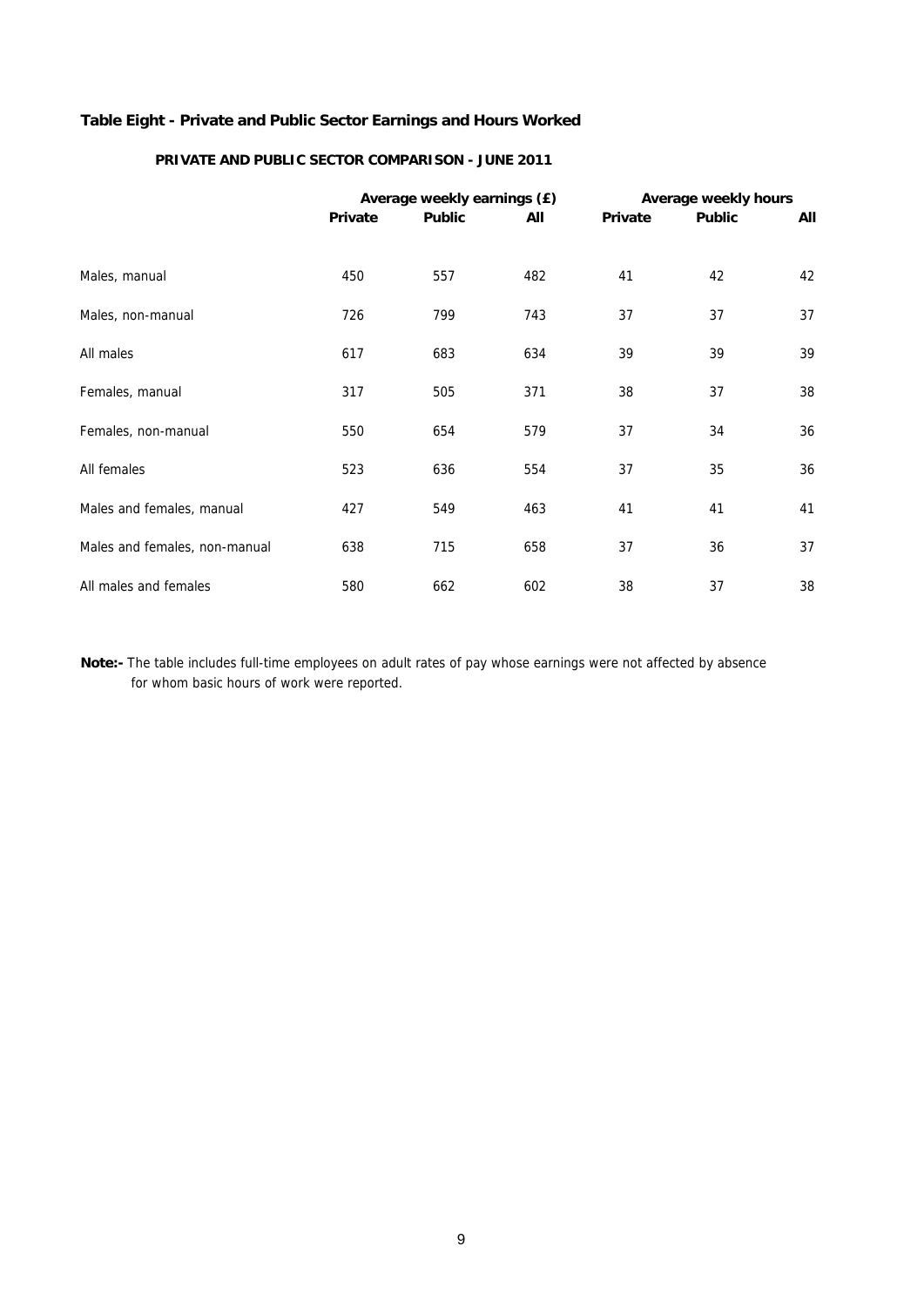### **Table Nine - Average Hourly Earnings (includes overtime)**

### **DISTRIBUTION OF EMPLOYEES BY HOURLY EARNINGS AND WEEKLY HOURS - June 2011 Includes overtime hours and pay**

### **Percentages of sample**

|    |                             | $0 - 5$<br>hours | $5 - 10$<br>hours | $10 - 15$<br>hours | 15-20<br>hours | $20 - 25$<br>hours | $25 - 30$<br>hours | $30 - 35$<br>hours | 35-40<br>hours | 40-45<br>hours | 45-50<br>hours | 50-55<br>hours | $55+$<br>hours | Total  | Cumulative<br>total |
|----|-----------------------------|------------------|-------------------|--------------------|----------------|--------------------|--------------------|--------------------|----------------|----------------|----------------|----------------|----------------|--------|---------------------|
|    | Under 450 pence per hour    | $0.0\%$          | 0.0%              | $0.0\%$            | $0.0\%$        | 0.0%               | $0.0\%$            | $0.0\%$            | $0.0\%$        | 0.0%           | $0.0\%$        | $0.0\%$        | 0.0%           | 0.0%   | 0.3%                |
|    | 451 to 500 pence per hour   | 0.1%             | 0.0%              | $0.0\%$            | $0.0\%$        | 0.1%               | $0.0\%$            | 0.0%               | $0.0\%$        | $0.0\%$        | $0.0\%$        | $0.0\%$        | 0.0%           | 0.2%   | 0.5%                |
|    | 501 to 600 pence per hour   | 0.1%             | 0.2%              | 0.1%               | 0.1%           | 0.0%               | 0.2%               | 0.0%               | 0.2%           | 0.1%           | 0.2%           | $0.0\%$        | 0.0%           | 1.3%   | 1.8%                |
|    | 601 to 700 pence per hour   | 0.1%             | 0.1%              | 0.4%               | 0.7%           | 0.2%               | 0.2%               | 0.4%               | 1.2%           | 0.8%           | $0.0\%$        | 0.1%           | 0.0%           | 4.3%   | 6.1%                |
|    | 701 to 800 pence per hour   | 0.1%             | 0.3%              | 0.1%               | 0.5%           | 0.6%               | 0.3%               | 0.1%               | 2.6%           | 1.2%           | 0.1%           | 0.3%           | 0.0%           | 6.3%   | 12.4%               |
| ਰੋ | 801 to 900 pence per hour   | 0.1%             | 0.8%              | 0.5%               | 0.2%           | 0.7%               | 0.4%               | 0.3%               | 1.9%           | 1.4%           | 0.6%           | $0.0\%$        | $0.0\%$        | 7.0%   | 19.4%               |
|    | 901 to 1000 pence per hour  | $0.0\%$          | 0.2%              | 0.5%               | 0.4%           | 0.6%               | 0.7%               | 0.5%               | 3.6%           | 1.3%           | 0.2%           | 0.1%           | 0.2%           | 8.4%   | 27.7%               |
|    | 1001 to 1250 pence per hour | $0.0\%$          | 0.2%              | 0.3%               | 0.6%           | 0.8%               | 0.3%               | 1.0%               | 12.0%          | 4.3%           | 0.5%           | 0.4%           | 0.1%           | 20.7%  | 48.5%               |
|    | 1251 to 1500 pence per hour | $0.0\%$          | 0.1%              | 0.2%               | 0.6%           | 0.3%               | 0.2%               | 0.9%               | 8.8%           | 3.1%           | 0.7%           | 0.1%           | $0.0\%$        | 15.2%  | 63.7%               |
|    | 1501 to 1750 pence per hour | 0.1%             | 0.1%              | $0.0\%$            | 0.4%           | 0.1%               | 0.3%               | 0.6%               | 6.2%           | 1.5%           | 0.1%           | 0.1%           | 0.1%           | 9.6%   | 73.3%               |
|    | 1751 to 2000 pence per hour | $0.0\%$          | 0.0%              | 0.1%               | 0.4%           | 0.3%               | 0.2%               | 0.1%               | 4.2%           | 0.8%           | 0.2%           | $0.0\%$        | 0.0%           | 6.4%   | 79.7%               |
|    | Over 2000 pence per hour    | 0.1%             | 0.3%              | 0.4%               | $0.9\%$        | 0.5%               | 2.3%               | 0.9%               | 12.0%          | 2.3%           | 0.3%           | 0.1%           | 0.0%           | 20.3%  | 100.0%              |
|    | Total                       | 0.7%             | 2.4%              | 2.7%               | 5.0%           | 4.4%               | 5.2%               | 5.1%               | 52.7%          | 17.0%          | 3.0%           | 1.3%           | 0.4%           | 100.0% |                     |
|    | Cumulative total            | 0.7%             | 3.1%              | 5.9%               | 10.9%          | 15.3%              | 20.5%              | 25.7%              | 78.3%          | 95.3%          | 98.3%          | 99.6%          | 100.0%         |        |                     |

Notes: (1) The table includes employees for whom basic hours were reported.

(2) The bands of hours and earnings are such that the lower limit is included and the upper limit excluded. So, for example,

"5 - 10 hours" is the band of basic hours more than or equal to 5 hours and strictly less than 10 hours.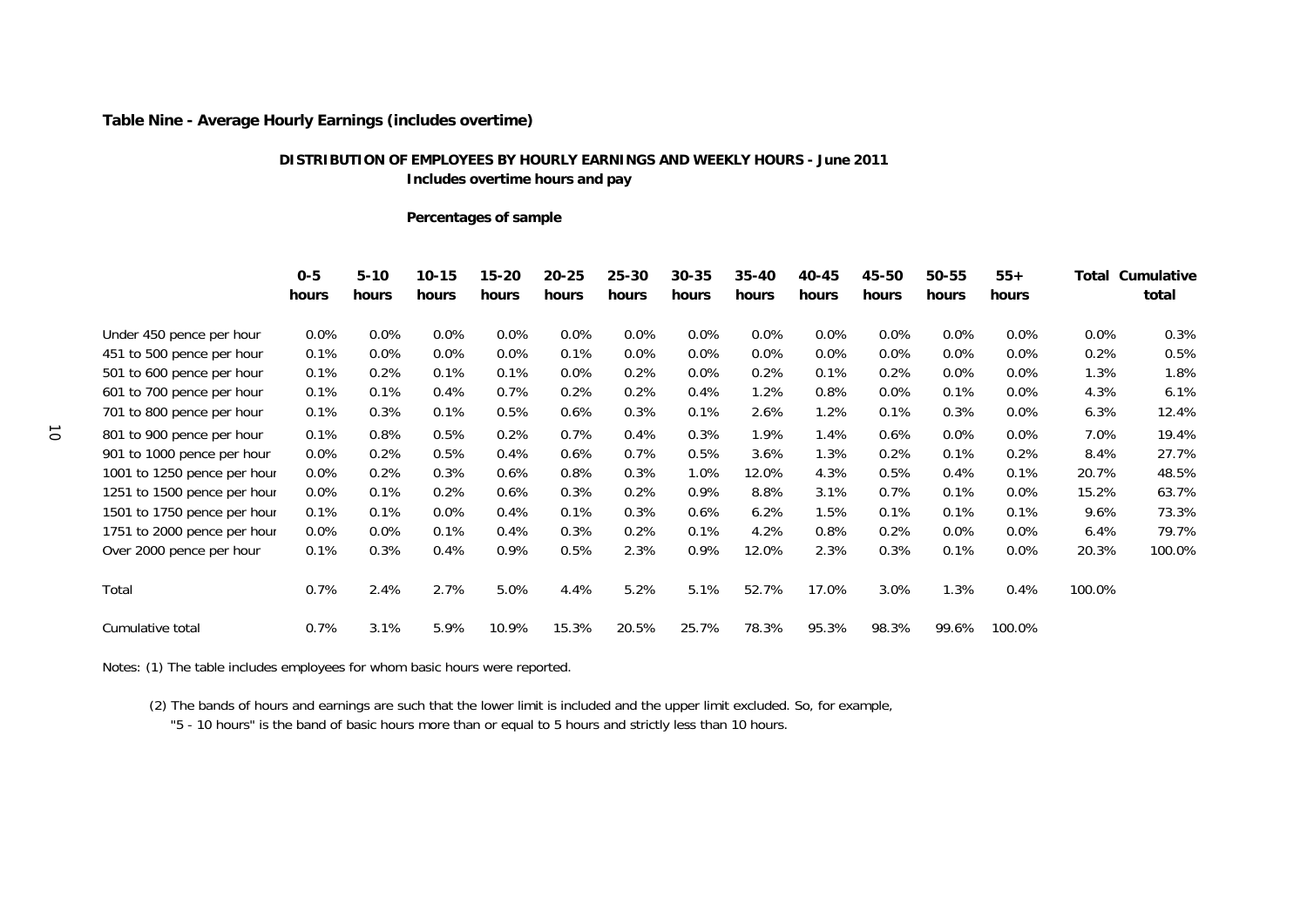### **Table Ten - Average Hourly Earnings (excludes overtime)**

### **DISTRIBUTION OF EMPLOYEES BY HOURLY EARNINGS AND WEEKLY HOURS - June 2011 Excludes overtime hours and pay**

### **Percentages of sample**

|                      |                             | $0 - 5$<br>hours | $5 - 10$<br>hours | $10 - 15$<br>hours | $15 - 20$<br>hours | $20 - 25$<br>hours | $25 - 30$<br>hours | $30 - 35$<br>hours | $35 - 40$<br>hours | 40-45<br>hours | 45-50<br>hours | 50-55<br>hours | $55+$<br>hours | Total   | Cumulative<br>total |
|----------------------|-----------------------------|------------------|-------------------|--------------------|--------------------|--------------------|--------------------|--------------------|--------------------|----------------|----------------|----------------|----------------|---------|---------------------|
|                      | Under 450 pence per hour    | 0.0%             | 0.0%              | 0.0%               | $0.0\%$            | $0.0\%$            | $0.0\%$            | 0.0%               | $0.0\%$            | 0.0%           | $0.0\%$        | 0.0%           | $0.0\%$        | $0.0\%$ | 0.3%                |
|                      | 451 to 500 pence per hour   | 0.1%             | 0.0%              | $0.0\%$            | $0.0\%$            | 0.1%               | $0.0\%$            | 0.0%               | $0.0\%$            | $0.0\%$        | $0.0\%$        | $0.0\%$        | $0.0\%$        | 0.2%    | 0.5%                |
|                      | 501 to 600 pence per hour   | 0.2%             | 0.1%              | 0.1%               | 0.1%               | $0.0\%$            | 0.2%               | 0.0%               | 0.2%               | 0.1%           | 0.2%           | 0.0%           | $0.0\%$        | 1.3%    | 1.8%                |
|                      | 601 to 700 pence per hour   | 0.1%             | 0.2%              | 0.3%               | 0.7%               | 0.2%               | 0.5%               | 0.5%               | 1.2%               | 0.8%           | 0.1%           | 0.0%           | $0.0\%$        | 4.7%    | 6.5%                |
|                      | 701 to 800 pence per hour   | 0.1%             | 0.2%              | 0.1%               | 0.7%               | 0.8%               | 0.2%               | 0.2%               | 3.1%               | 1.4%           | 0.1%           | 0.0%           | $0.0\%$        | 7.0%    | 13.5%               |
| $\overrightarrow{a}$ | 801 to 900 pence per hour   | 0.2%             | 0.9%              | 0.8%               | 0.1%               | 0.6%               | 0.4%               | 0.3%               | 2.6%               | 1.5%           | 0.2%           | 0.0%           | $0.0\%$        | 7.7%    | 21.3%               |
|                      | 901 to 1000 pence per hour  | $0.0\%$          | 0.2%              | 0.3%               | 0.5%               | 0.7%               | 0.9%               | 0.3%               | 4.9%               | 1.2%           | 0.1%           | 0.0%           | $0.0\%$        | 9.2%    | 30.5%               |
|                      | 1001 to 1250 pence per hour | $0.0\%$          | 0.2%              | 0.3%               | 0.7%               | 0.7%               | 0.2%               | 1.3%               | 13.3%              | 4.3%           | 0.2%           | $0.0\%$        | $0.0\%$        | 21.3%   | 51.7%               |
|                      | 1251 to 1500 pence per hour | $0.0\%$          | 0.1%              | 0.2%               | 0.7%               | 0.2%               | 0.3%               | 0.9%               | 10.5%              | 1.9%           | 0.3%           | 0.1%           | $0.0\%$        | 15.3%   | 67.0%               |
|                      | 1501 to 1750 pence per hour | 0.1%             | 0.1%              | 0.0%               | 0.6%               | 0.4%               | 0.2%               | 0.4%               | 6.5%               | 0.9%           | $0.0\%$        | 0.0%           | $0.0\%$        | 9.3%    | 76.3%               |
|                      | 1751 to 2000 pence per hour | $0.0\%$          | 0.0%              | 0.2%               | 0.2%               | 0.3%               | 0.3%               | 0.2%               | 3.2%               | 0.4%           | $0.0\%$        | 0.0%           | $0.0\%$        | 4.9%    | 81.3%               |
|                      | Over 2000 pence per hour    | 0.1%             | 0.3%              | 0.3%               | 0.7%               | 0.4%               | 2.1%               | 0.8%               | 11.8%              | 2.1%           | $0.0\%$        | 0.0%           | $0.0\%$        | 18.7%   | 100.0%              |
|                      | Total                       | 0.9%             | 2.4%              | 2.7%               | 5.2%               | 4.6%               | 5.4%               | 5.1%               | 57.4%              | 14.8%          | 1.3%           | 0.1%           | $0.0\%$        | 100.0%  |                     |
|                      | Cumulative total            | 0.9%             | 3.4%              | 6.1%               | 11.3%              | 15.9%              | 21.4%              | 26.5%              | 83.9%              | 98.6%          | 99.9%          | 100.0%         | 100.0%         |         |                     |

Notes: (1) The table includes employees for whom basic hours were reported.

(2) The bands of hours and earnings are such that the lower limit is included and the upper limit excluded. So, for example,

"5 - 10 hours" is the band of basic hours more than or equal to 5 hours and strictly less than 10 hours.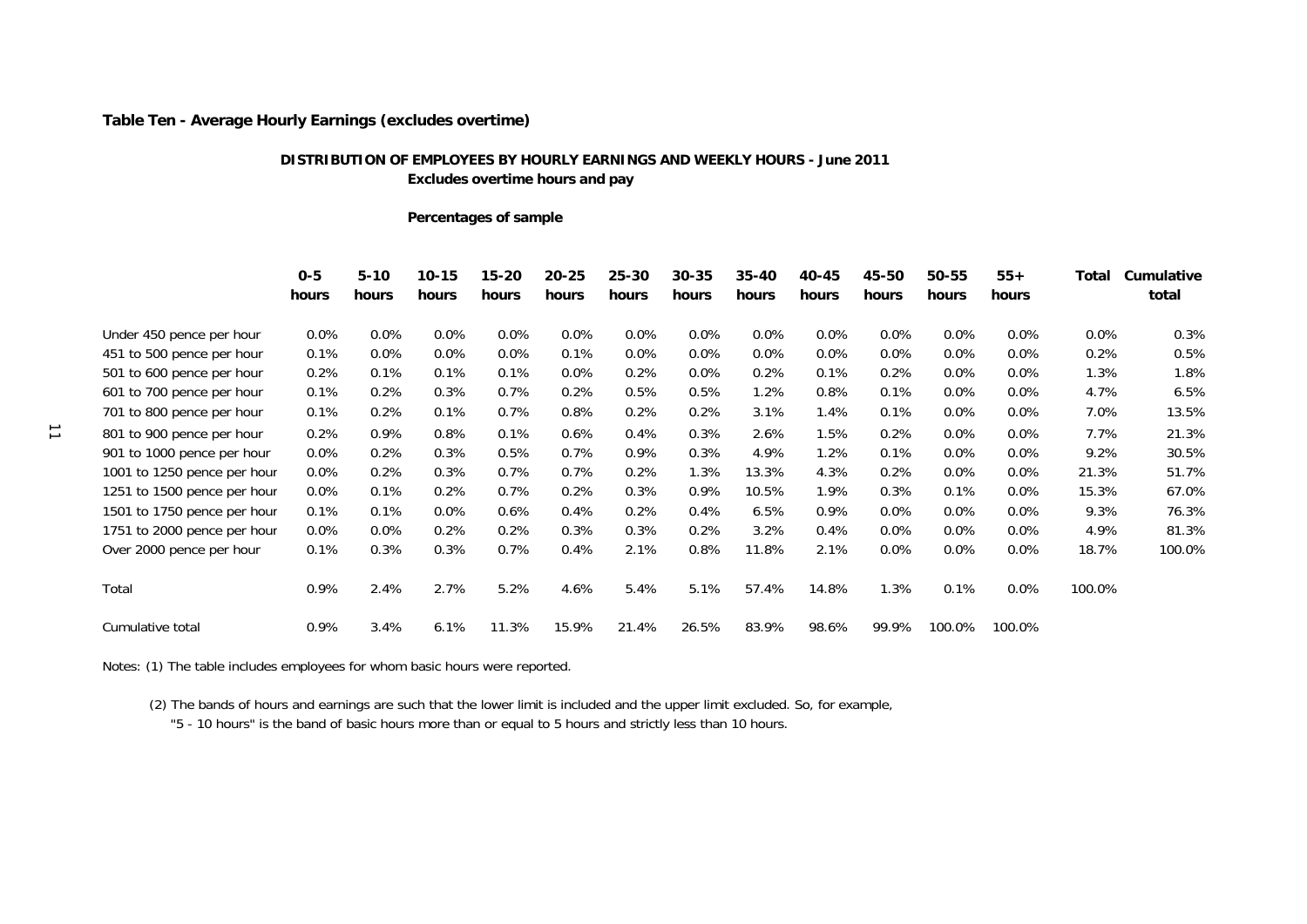### **Table Eleven - Response Rates**

### **ANALYSIS OF RESPONSE - June 2011**

| <b>Employers</b>                   |               |         |       |
|------------------------------------|---------------|---------|-------|
|                                    | Public        | Private | All   |
| Sent                               | 29            | 587     | 616   |
| Received                           | 29            | 579     | 608   |
| Response rate                      | 100.0%        | 98.6%   | 98.7% |
| <b>Employees</b>                   |               |         |       |
|                                    | <b>Public</b> | Private | All   |
| Forms sent                         | 320           | 1073    | 1393  |
| Forms returned                     | 320           | 1065    | 1385  |
| Response rate                      | 100.0%        | 99.3%   | 99.4% |
| Exempt (See questionnaire)         |               |         | 145   |
| Earnings affected by absence or    |               |         |       |
| on trainee/junior rates            |               |         | 176   |
| Full-timers with reported hours    |               |         | 768   |
| Full-timers without reported hours |               |         | 24    |
| Part-timers with reported hours    |               |         | 187   |
| Part-timers without reported hours |               |         | 85    |
| Total returned                     |               |         | 1385  |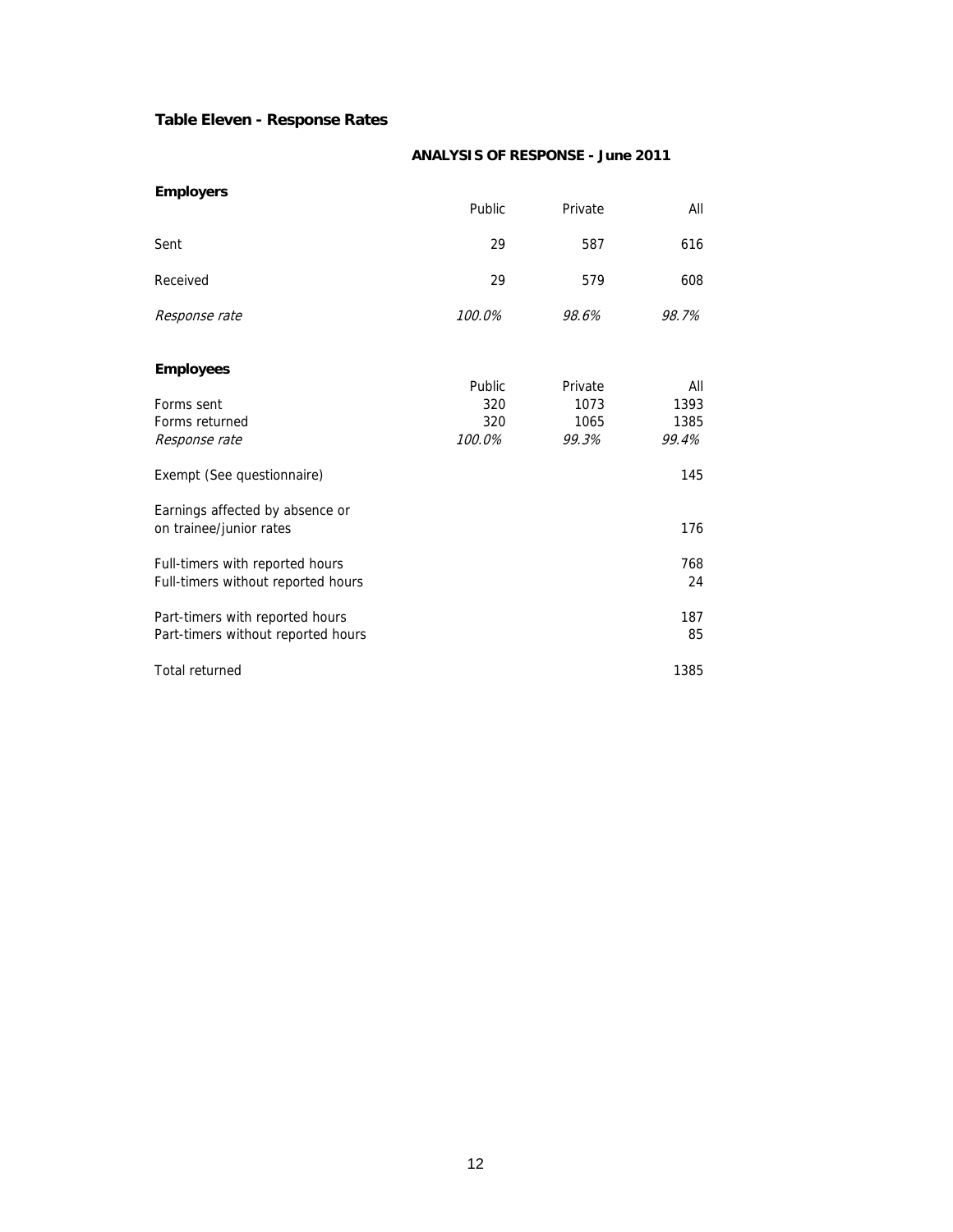### **DEFINITIONS**

A **full-time worker** is generally an employee with normal basic hours exceeding 30 per week excluding overtime and meal breaks except for an employee who is a teacher with normal basic hours exceeding 25 per week or an employee without specified normal basic hours because of the nature of the job but who is described as full-time by the employer.

The median is the level of earnings such that half the sample have earnings greater than that level.

Manual and Non-manual employees are grouped according to the classification formerly used by the United Kingdom's Office for National Statistics in its annual New Earnings Survey (NES). NES has been replaced by the Annual Survey of Hours and Earnings (ASHE).

### **ABBREVIATION**

PBR = Payment By Results

### **FOOTNOTE**

The earnings from which the average earnings are derived were obtained from a sample of employees. Consequently, the averages and other estimates are subject to sampling errors. For example, the estimates of average earnings given in the tables may differ from the true average which would have been calculated if earnings information had been obtained for every employee in the Isle of Man. A measure of the potential size of the difference is provided by the **standard error**. There is a two-outof-three chance that the difference between the true value and the estimate will be less than the standard error and the chance that the difference will be more than double the standard error is about one-in-twenty. In other words, we can say with 95% probability that the true level of average earnings will be in the range £575 to £627 (mean £601) (see Table Three).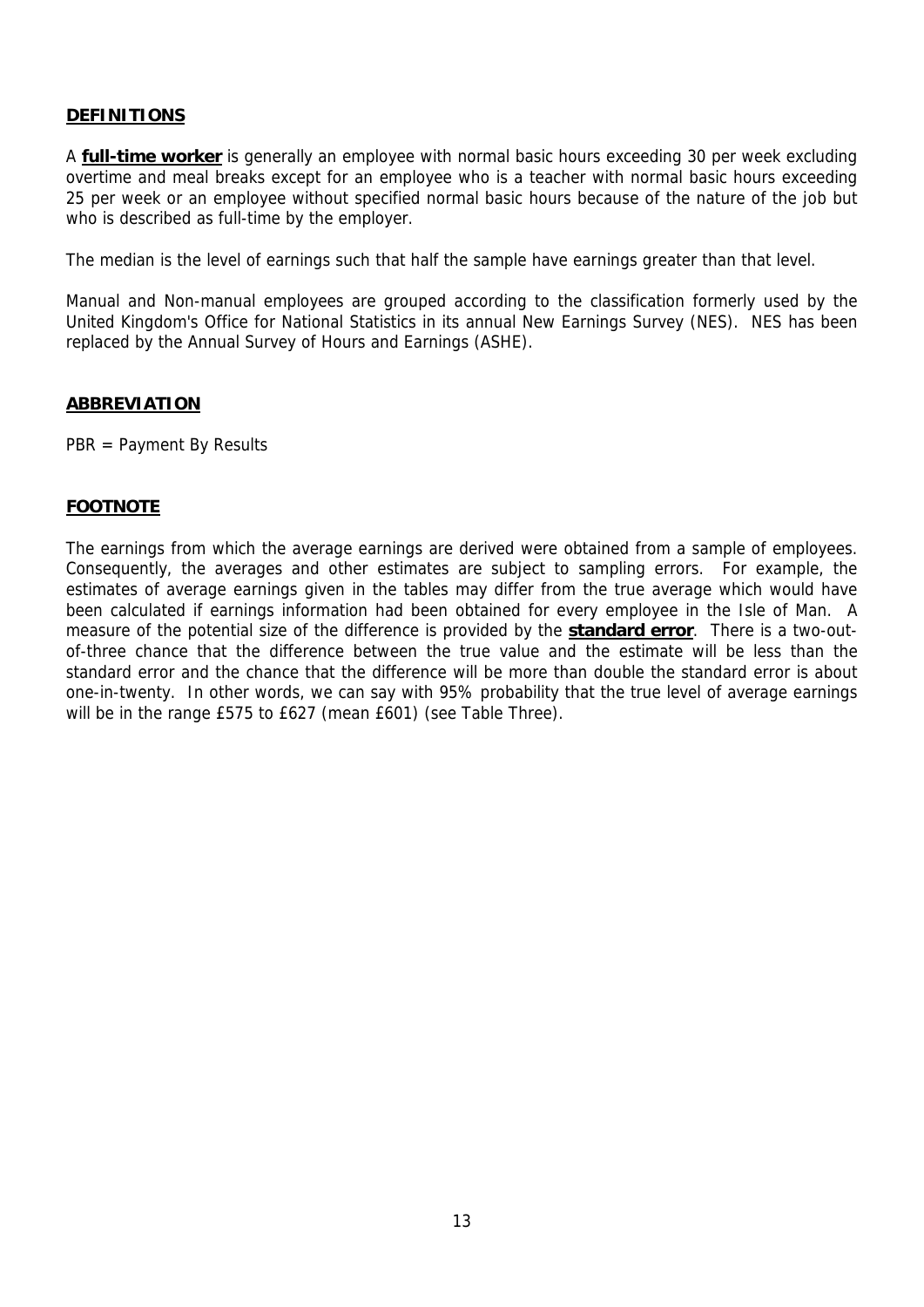| (b) If it is not possible to give a specific number of hours, indicate if<br>the employee is regarded as full-time or part-time. (Circle 1 or 2) | Basic weekly hours of work<br>(a) How many hours, excluding overtime and main meal breaks, is<br>this employee expected to work in a normal week?                                                                                            | ω<br>(c) Has the employee worked at this same job in your organisation<br>for one year or more? (Circle 1 or 2) | $\mathcal{R}$<br>Occupation<br>(b) Give a short description of the work this employee does<br>(a) What, if any, is the employee's job title?<br><br><br>$\ddot{\cdot}$                                                                                                                                                                                                                                             | anab<br>(b) What is the employee's year of birth?<br>(a) is the employee male or female? (Circle 1 or 2)<br>$\omega$<br><b>RSX</b><br>pue<br>Vear<br>$\frac{1}{2}$<br>birth | Please read the notes on the tear-off portion before answering the relevant questions.<br>7th June, 2011. | Please provide the following information about the employment, earnings and hours of the employee<br>named on the tear-off portion for the pay week (or longer period used for pay purposes) which included | If this box has been completed, sign your name and enter the date overleaf and return the form<br>If the person named on the tear-off portion is in one of the exemption categories listed opposite, enter the | CONFIDENTIAL<br>Earnings<br>Survey<br>2011<br>$\pmb{\imath}$<br>Þ<br>compulsory inquiry under the Statistics                                                                                                                                                    | DOUGLAS,<br>ISLE OF MAN, IM1 1PQ                                | 2 CIRCULAR ROAD,<br>ILLIAM DHONE HOUSE,<br>ECONOMIC AFFAIRS DIVISION,<br>ISLE OF MAN GOVERNMENT,                  | 1st October 2011 to:-<br>The completed form is to be returned by |
|--------------------------------------------------------------------------------------------------------------------------------------------------|----------------------------------------------------------------------------------------------------------------------------------------------------------------------------------------------------------------------------------------------|-----------------------------------------------------------------------------------------------------------------|--------------------------------------------------------------------------------------------------------------------------------------------------------------------------------------------------------------------------------------------------------------------------------------------------------------------------------------------------------------------------------------------------------------------|-----------------------------------------------------------------------------------------------------------------------------------------------------------------------------|-----------------------------------------------------------------------------------------------------------|-------------------------------------------------------------------------------------------------------------------------------------------------------------------------------------------------------------|----------------------------------------------------------------------------------------------------------------------------------------------------------------------------------------------------------------|-----------------------------------------------------------------------------------------------------------------------------------------------------------------------------------------------------------------------------------------------------------------|-----------------------------------------------------------------|-------------------------------------------------------------------------------------------------------------------|------------------------------------------------------------------|
| Part-time<br>N                                                                                                                                   | <b>Full-time</b><br><b>HOURS</b><br><b>SNIM</b>                                                                                                                                                                                              | Under one year<br>One year or more<br>$\sim$                                                                    |                                                                                                                                                                                                                                                                                                                                                                                                                    | Male<br>Female<br>6<br>Z                                                                                                                                                    |                                                                                                           |                                                                                                                                                                                                             |                                                                                                                                                                                                                | <b>Act 1999</b>                                                                                                                                                                                                                                                 |                                                                 |                                                                                                                   |                                                                  |
| m                                                                                                                                                | $\circ$                                                                                                                                                                                                                                      | $\Omega$                                                                                                        |                                                                                                                                                                                                                                                                                                                                                                                                                    | $\triangleright$<br>σū                                                                                                                                                      | ę                                                                                                         |                                                                                                                                                                                                             |                                                                                                                                                                                                                |                                                                                                                                                                                                                                                                 | $\overline{\overline{0}}$                                       | $\overline{5}$<br>$\overline{0}$<br>$\overline{O}$                                                                |                                                                  |
|                                                                                                                                                  | $\omega$<br>Leave out all overtime hours, even if these a<br>worked regularly or are part of the contract.<br>not worked in the survey week.<br>Include a<br>Il guaranteed hours, even if they were<br>all overtime hours, even if these are |                                                                                                                 | ۰<br>$\cdot$ N<br>the perso<br>or she is.<br>paid.<br>If the employee is a working proprietor or<br>company director who has a salary for an<br>executive role in the firm, show both status of<br>their own.<br>B, class 1<br>yes (q) ul<br>Terms which are not self-explanatory (e.g. grade<br>n and the job for which the salary is<br>what the employee does, not what he<br>or group 3) should not be used on | د<br>an estimate.<br>If the year of birth is not available, please give                                                                                                     | NOTES<br>$\epsilon$                                                                                       | G<br>71<br>-a person<br>a company director who does not receive a salary<br>receiving an annuity                                                                                                            | m<br>O<br>$\,$<br>uosaad e-<br>a person<br>working<br>June, 2011<br>employed outside the Isle of Man<br>tor his wite<br>who left your employment before 6th                                                    | C<br>B - one of your former employees now retired and<br>A - a private<br>- a wife working for her husband, or a husband<br>Wage or salary)<br>receiving an occupational pension (but not a<br>place of<br><b>WOrk</b><br>domestic servant who resides at their | EXEMPTIONS<br>,,,,,,,,,,,,,,<br>******************************* | Particulars<br>information<br>is required.<br>of the employee<br>for<br>**************************<br>whom<br>the | PLEASE DETACH THIS PART BEFORE<br><b>RETURNING</b><br>THE FORM   |

**DI EASE TI IRM OVER** 

 $\overline{c}$ 

rorking proprietor or<br>o has a salary for an<br>irm, show both status of<br>b for which the salary is loyee does, not what he lf-explanatory (e.g. grade<br>hould not be used on it available, please give

 $\bar{\alpha}$ 

 $\mathcal{L}_{\mathbf{r}}$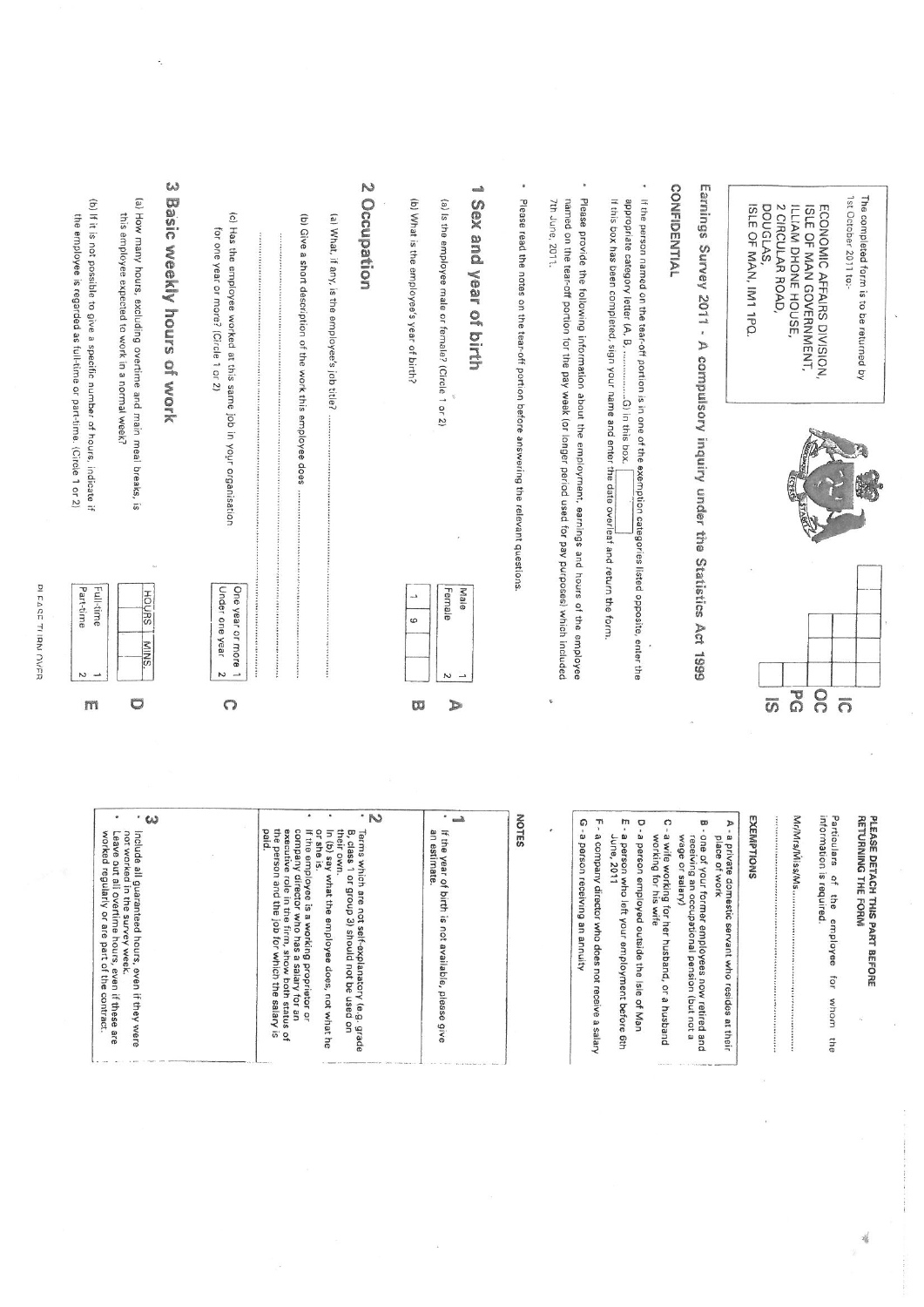|                                                                                                                                                                                                                                                                                                                                                                                                                                                                                                                                                                                                                                                                                      | ×<br>ø<br>$\bullet$                                                                                                                                                                                                                                                                                                                                                                                                                       | ×                                                                                                                                                                                                                                                                                                                           | ۰<br><b>CTI</b>                             | ٠                                                                                                                 | 4b                                                                                                                                                                                                                            |
|--------------------------------------------------------------------------------------------------------------------------------------------------------------------------------------------------------------------------------------------------------------------------------------------------------------------------------------------------------------------------------------------------------------------------------------------------------------------------------------------------------------------------------------------------------------------------------------------------------------------------------------------------------------------------------------|-------------------------------------------------------------------------------------------------------------------------------------------------------------------------------------------------------------------------------------------------------------------------------------------------------------------------------------------------------------------------------------------------------------------------------------------|-----------------------------------------------------------------------------------------------------------------------------------------------------------------------------------------------------------------------------------------------------------------------------------------------------------------------------|---------------------------------------------|-------------------------------------------------------------------------------------------------------------------|-------------------------------------------------------------------------------------------------------------------------------------------------------------------------------------------------------------------------------|
| agricultural and catering workers. In their case<br>calculated by dividing the last payment (or next<br>payment if known) by the number of pay-<br>premium element.<br>divide an annual or quarterly bonus by 12 or<br>revinent it strown) by the number of pay-<br>periods it covers, e.g. for monthly paid staff,<br>divide an annual oc monthly paid staff,<br>Leave out all payments in kind except for<br>5(a) and 5(b) but should be<br>respectively; for weekly paid staff divide an<br>annual monthly bonus by 52 or 4 respectively.<br>Any part of normal basic hours reported at 3(a)<br>paid at overtime rates should not be recorded at<br>shown at 5(e)<br>98<br>ω<br>ω | relating to the period.<br>company directors, but leave out all other<br>Include salaries paid to working proprietors and<br>fraction of the bonus payments relating to the<br>pay-period stated in the answer to question 4(a)<br>in each pay-period, include the appropriate<br>etc. expenses.<br>Where bonuses or similar payments are<br>payments to them such as fees.<br>Leave out payments of travelling, subsistence,<br>not paid | Include any sick pay paid by the employer<br>which relate to other periods<br>period (such as arrears or advances of pay)<br>Include all payments, whenever paid, relating<br>this period, but leave out amounts paid in this<br>any voluntary deductions.<br>I.T.I.P., national insurance, pension scheme and<br>$\vec{a}$ | Giva gross figures, before the deduction of | Ignore absences which<br>Ignore losses of overtime.<br>because of guaranteed payments.<br>did not affect earnings | employee was paid (e.g. a week for weekly<br>employees; a month for monthly paid). The<br>earnings figures given in answer to question 5<br>must relate to this period.<br>The pay-period is the period for which the<br>pied |

NOW PLEASE SEND IT BACK BY 1ST<br>OCTOBER 2011 TO THE ADDRESS SHOWN<br>BELOW, USING THE PREPAID BUSINESS<br>BELOW, USING THE PREPAID BUSINESS<br>REPLY LABEL SUPPLIED (NO STAMP IS **NEEDED)** 

**ECONOMIC AFFAIRS DIVISION,<br>ISLE OF MAN GOVERNMENT,<br>ILLIAM DHONE HOUSE,<br>2 CIRCULAR ROAD,<br>2 CIRCULAR ROAD,** ISLE OF MAN, IM1 1PO poushas

## 4 Pay-period length, effect of absence and pay rates (a) Please show the length of the pay-period you will use to one week 1 two weeks 2<br>four weeks 4 five weeks 5

(Circle appropriate pay-period) give details of the employee's earnings at question 5. other (please specify)

(b) Were the employee's earnings for the pay-period affected by absence? working or the employment lasting only part of the period). (Circle 1 or 2) (For example because of sickness, holiday or other absence, short-time

(c) is the employee regarded as being paid on adult rates or on trainee/junior rates? (Circle 1 or 2)

> on trainee/junior rates on adult rates earnings not affected earnings affected

 $\mathbf{v}$ 

 $\overline{x}$ 

 $\overline{v}$ 

 $\Omega$ 

### Cη Earnings for the pay-period

employee's pay for the pay-period including 7th June was made up. Please show by entering the amounts in the appropriate boxes, how the

### Overtime

(a) The actual hours of overtime worked in excess of normal basic hours (e.g. if 4 additional hours were worked at time and a half enter 4 not 6). reported at 3(a) If none, enter "NIL"

(b) Overtime earnings - the full amount for the period, not just the premium element. If none, enter "NIL"

### Incentive payments

- e.g. piecework, bonuses (including profit sharing), commission, productivity and other incentive payments.
- (c) Where made in each pay-period, enter the fraction which relates to one pay-period. If none, enter "NIL."

 $\overline{\mathbf{z}}$ 

(d) Where made less often than each pay-period, enter the fraction which relates to one pay-period. If none, enter "NIL"

### Shift premium etc. payments

(e) Premium payments (not total pay) for shift work disturbances, and for hight work or weekend work where these are not treated as overtime.

If none, enter "NIL"

₹

# All other payments, including basic pay

- 
- (f) Basic pay and all other payments not shown above.
- (g) TOTAL GROSS PAY for the pay-period (items (b) to (f)) If none, enter "NIL"

If none, enter "NIL"

 $\ddot{\circ}$ 

 $\geq$ 

Please give the name of someone who will deal with any quaries about the answers on this form

Name Mr/Mrs/Miss/Ms Telephone: No

Signed on behalf of the employer Ext. Date

 $\overline{\phantom{a}}$ 

Description of employer's main activity













**HOURS MINS.** 



three weeks calendar month 6

 $\omega$ 

.<br>Tri